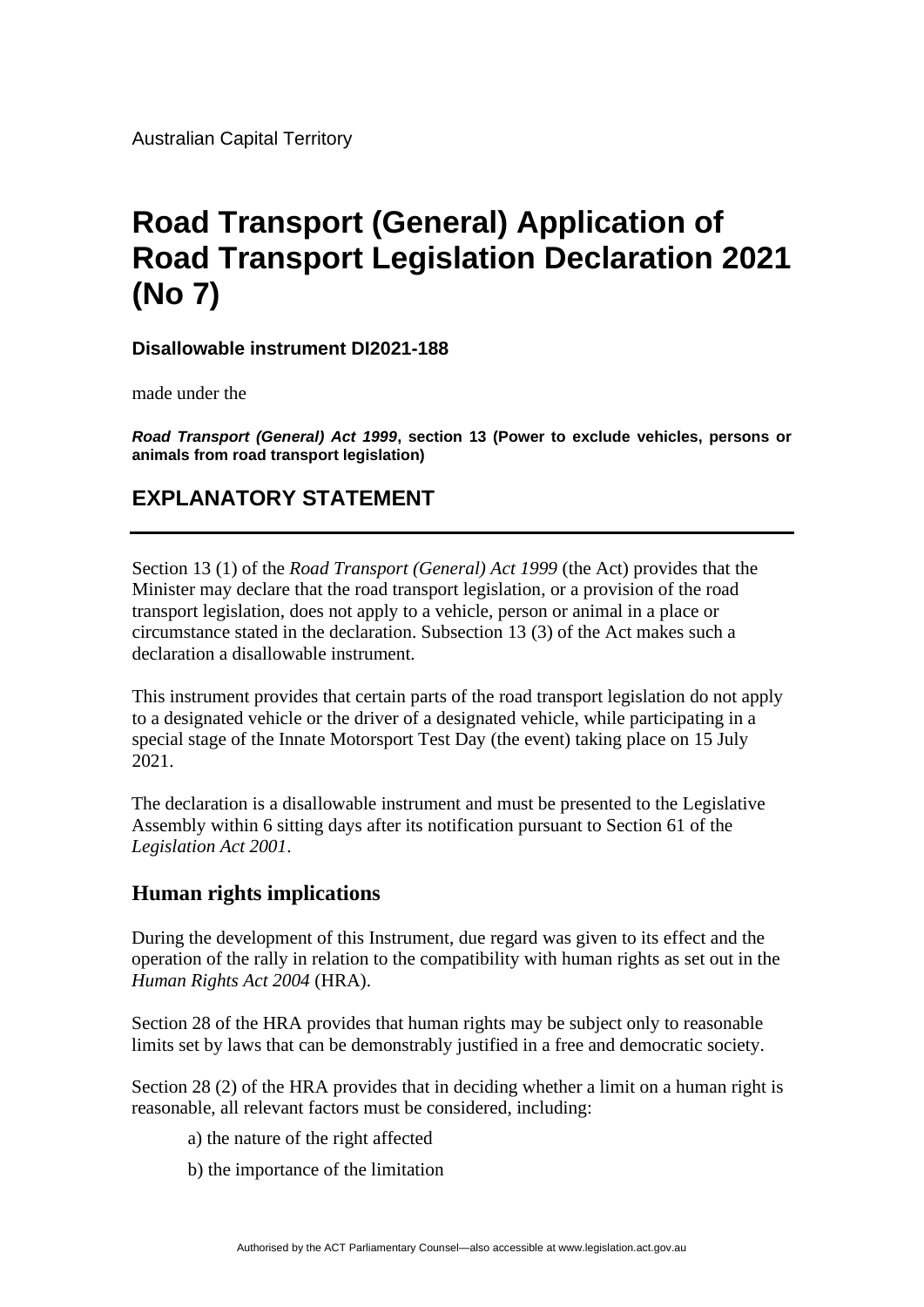- c) the nature and extent of the limitation
- d) the relationship between the limitation and its purpose
- e) any less restrictive means reasonably available to achieve the purpose the limitation seeks to achieve.

Section 13 of the HRA provides a right for people to move freely within the ACT.

The declarations in this instrument do not of themselves restrict a person's freedom of movement within the Territory, however the operation of the event in closing parts of the forest in which the event will be conducted to members of the public will restrict the free movement of people in that area of the Territory during the event. As parts of the road transport legislation are being disapplied for the event to operate as intended, vehicles will be travelling in parts of the forest in excess of the usual speed limits and in a manner not consistent with the road rules. As such, the restriction on the free movement of people in those parts of the forest at those times is considered reasonable and proportionate to ensure safety of non-participants and represents the least restrictive approach that enables the event to proceed.

### **Climate change implications**

There are not considered to be any climate change implications arising from the instrument or the event it supports.

#### **Clause notes**

**Clauses 1 and 2** of the instrument are formal provisions dealing with the name and commencement of the instrument.

**Clause 3** provides that the *Motor Accident Injuries Act 2019* does not apply to a designated vehicle or a motor vehicle involved in a motor accident with a designated vehicle while being used to participate in a special stage of the Innate Motorsport Test Day for any period beginning on an event official declaring the special stage active for a testing session, media event, corporate event day or rally competition and ending on an event official declaring the special stage inactive.

The event is held under the auspices of Motorsport Australia. The Motorsport Australia insurance policy provides up to \$100 million of general liability cover for any one occurrence, subject to the terms, conditions and limitations of their insurance policy. In particular, the Motorsport Australia policy excludes participant-to-participant claims for drivers, entrants or crew in participating vehicles. However, this policy does not operate where *Motor Accident Injuries Act 2019* insurance is in force, except where specifically excluded by law. The Motorsport Australia liability insurance will assume responsibility for any property damage or personal injury claims result that may arise during the special stages of the event.

**Clause 4** provides that various road transport legislation dealing with vehicle registration and vehicle standards, driver licensing and road rules, do not apply to a designated vehicle or the driver of a designated vehicle while participating in a 'special stage' of the event beginning on an event official declaring that a special stage is